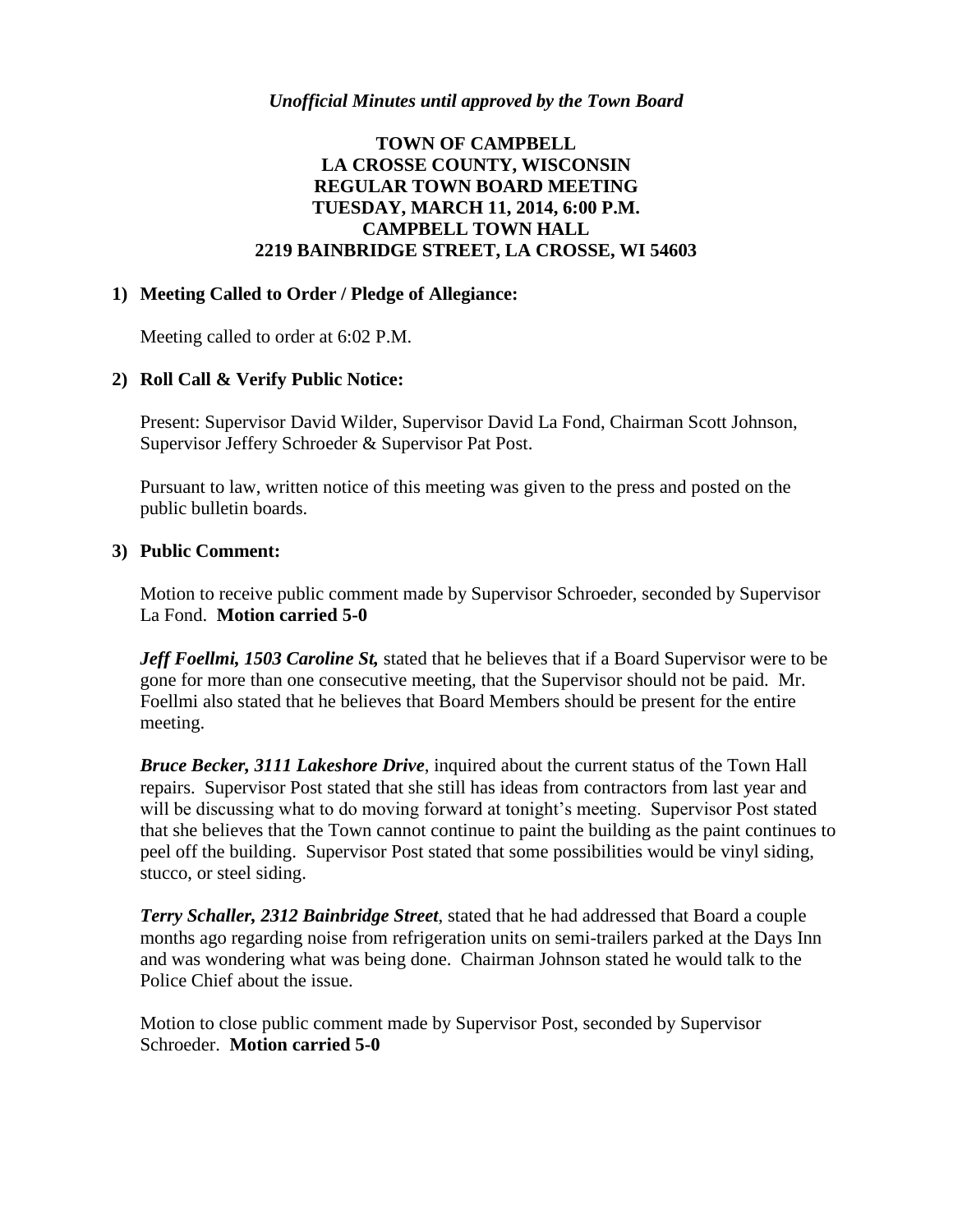- **4) Consent Agenda: (All items listed are considered routine and will be enacted with one motion. There will be no separate discussion of these items unless a Board member so requests, in which case the item will be removed from the Consent Agenda and be considered on the Regular Agenda).**
	- **A) Approval of Minutes:** Regular Town Board Meeting 02/11/2014, Special Town Board Meeting 02/19/2014

### **B) Plan Commission Meeting Recommendations: (no meeting)**

### **C) Payment of Bill:**

Motion to approve the Consent Agenda made by Supervisor Schroeder, seconded by Supervisor Wilder. **Motion carried 5-0**

### **5) Old Business:**

**A)** Discussion and possible action on borrowing money from the State for street repair.

Clerk Hawkins gave a financial analysis to the Board and what impact a new loan from the State would have on taxes. Clerk Hawkins also provided amortization schedules for loans ranging from 5 years to 8 years at a payment of \$130,000. Chairman Johnson's concerns are for what the possible increase or decrease in resident taxes would be with a new loan for street repair. Clerk Hawkins stated that it would increase taxes by approximately \$12.71 per \$100,000 in assessed value. Chairman Johnson also suggested the possibility of using money from the reserve account to help with street repair expenditures. Chairman Johnson would suggest no more than \$200,000 from the reserve account for both street repairs and Town Hall Maintenance.

No further action. Chairman Johnson would like it brought back to the April Board Meeting and the Annual Town Meeting. Chairman Johnson also asked Supervisor Post to have figures for the Town Hall Repairs ready.

## **6) New Business:**

**A)** Approval of a Temporary Class "B" Retailer's License for the French Island Lions Club for March 29, 2014 at the Community Center.

Motion to approve a Temporary Class "B" Retailer's License for the French Island Lions Club for March 29, 2014 at the Community Center made by Supervisor Wilder, seconded by Supervisor Schroeder. **Motion carried 5-0**

**B)** Discussion and possible action on Town Hall repairs.

Supervisor Post discussed her ideas regarding Town Hall repairs in previous agenda items. Supervisor Post stated she would be bringing in some cost proposals to the April meeting.